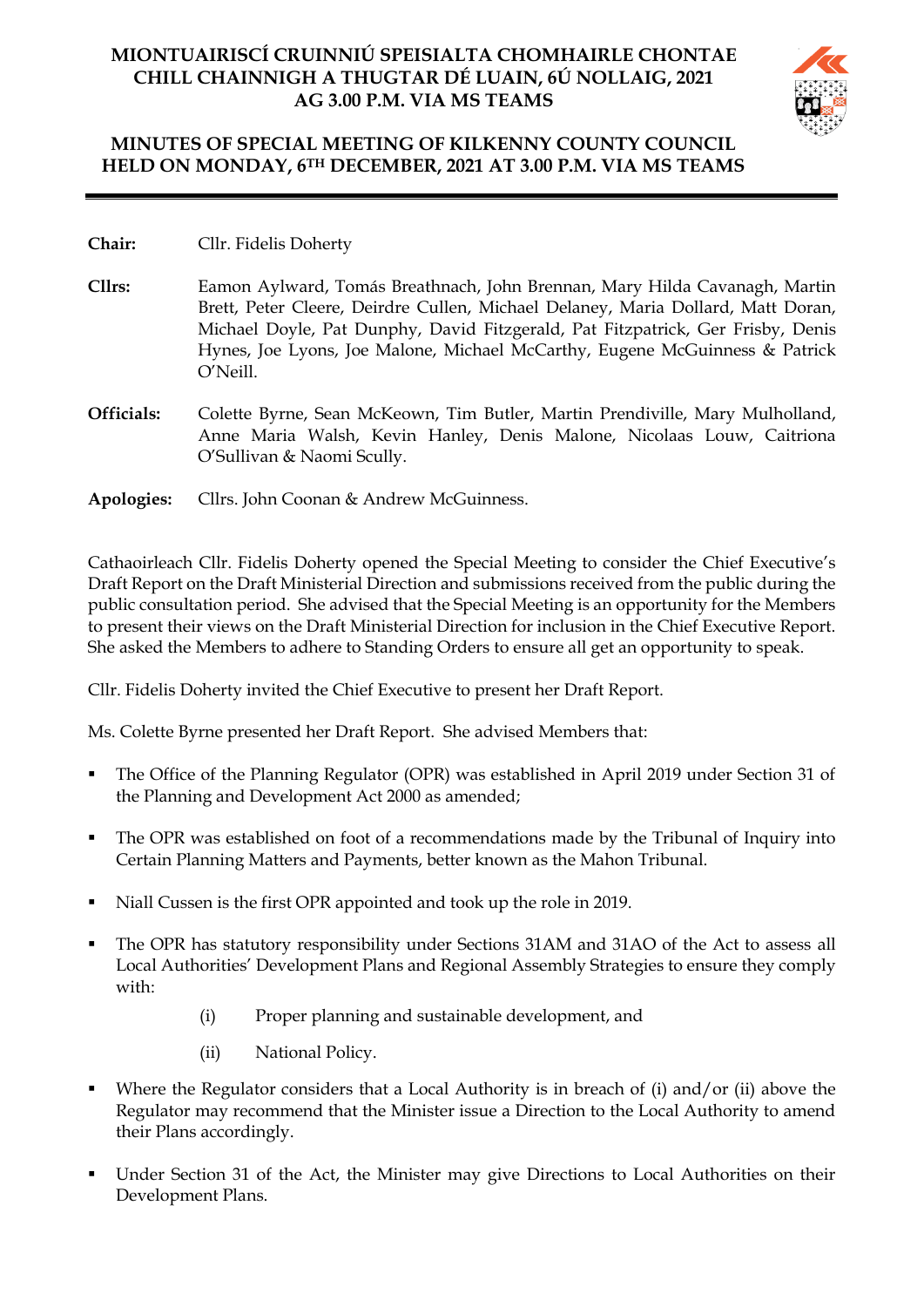The Office of the Planning Regulator is new and this Development Plan is Kilkenny's first where the Regulator has a role.

The purpose of today's meeting is for you the Elected Members to express your views on the Draft Ministerial Direction which will be summarised and included in my report to the OPR and Minister.

Ms. Byrne advised that Mr. Denis Malone, Senior Planner will give a short presentation.

Mr. Denis Malone gave a PowerPoint Presentation on the process that has led to this Special Meeting. In his Presentation he gave an overview on the following:

- Purpose of Special Meeting.
- Development Plan Milestones and receipt of Draft Ministerial Direction recap on process.
- Requirement of Chief Executive to respond to the Draft Ministerial Direction.
- 723 Submissions received.
- Summary of issues raised Renewable Energy Targets.
- Summary of Issues raised Templeorum/Mullinbeg/Tullahought.
- Summary of issues raised Castlebanny.
- Summary of issues raised Designation of three similar areas and other issues.
- Summary of Issues raised Legal issues Renewable Energy Targets
- Recommendation of the Chief Executive included in Report on Draft Ministerial Direction and relevant maps *[Figure 11.4 and Figure 11 from Direction].*
- Summary of views expressed to-date by the Elected Members with Planning Staff and at a recent Workshop.

He advised that the Chief Executive Report must be sent to the Minister by Friday, 10th December, 2021.

Cathaoirleach thanked the Chief Executive and the Senior Planner for their contribution. She asked the Members to adhere to three minutes and to only request to speak once at the meeting to allow all to participate. She then invited the Members to give their views on the Draft Ministerial Direction.

## **Cllr Patrick O'Neill:**

- Neither the Elected Members, Executive or the public wanted to get to this point a Ministerial Direction on this issue.
- A significant amount of time and effort was invested by everyone in preparing the City & County Development Plan - our Plan for our people.
- What was adopted in the Development Plan in relation to wind energy is sensible and achievable - there is plenty of scope for wind development.
- Not anti-wind energy but the 100% renewable energy target is too ambitious, being asked to over achieve in the short term.
- National policy is still only in draft format and needs to be updated understands this is at least 2 years away, no legislation in place for off shore. In the meantime, local division is being created, local landscapes need to be protected and local communities are being damaged while national politicians get their act together.
- Off-shore wind is more productive and should be the focus of National Policy.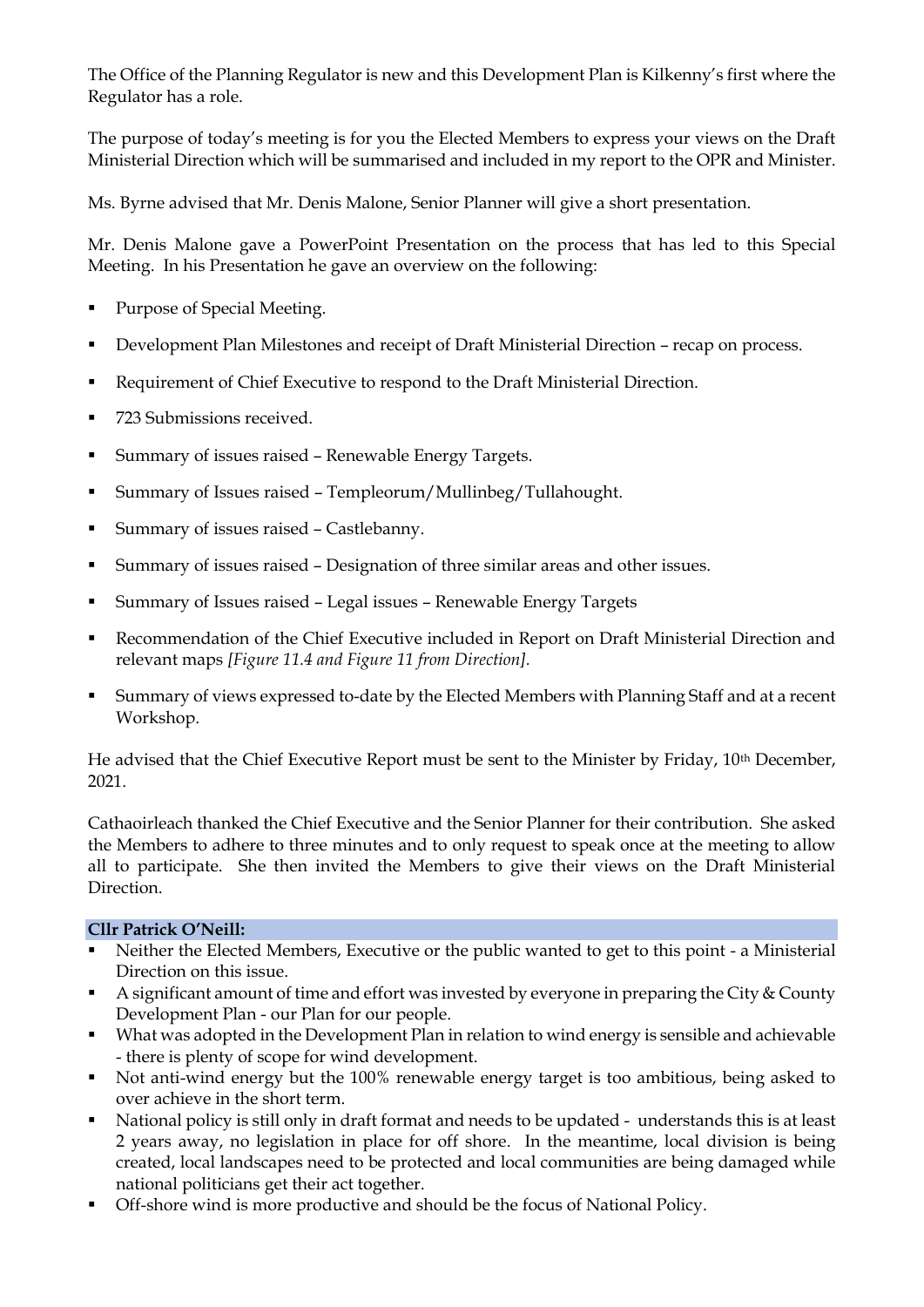### **Cllr Joe Lyons:**

- We all agree that renewable energy is needed to reduce our carbon footprint.
- However, the scale of wind turbines proposed at Castlebanny would be a blight on the landscape, heritage and tourist value of the area, adversely impact on wildlife and equine businesses and devalue land/house properties.
- It is not clear what impact such wind farm developments have on water supply and water quality. The River Arrigle runs through Castlebanny and wind turbine development will impact on it.
- The proposed height of wind turbines is a huge issue for local people; the proposed distance from their homes and the number of turbines permissible in an area – these are issues for communities.
- Wind velocity in Ireland has reduced in recent years, island nation should have a whole process around off shore, no legislation in place for off shore.
- Ireland has highest concentration of on-shore wind farm developments in the world Government needs to look more at off-shore wind that are 10 km from the coast as opposed to just 500m from a home.
- Turbines can they be recycled when no longer required, what will happen with unused turbines in years to come.
- **•** There are 723 submissions received on the draft Direction and these people must be listened to.
- We have to stand up for local communities.

### **Cllr Michael Doyle:**

- One of the main functions of the Council is to adopt a Development Plan that represents the views of the people, Councillors represent the people.
- Has a huge concern about the way the OPR is getting involved and what is being proposed, wishes/concerns of people in the areas must be respected.
- The wind strategy as adopted in the Development Plan needs to remain in place as it reflects the views of the people and it provides plenty of scope for wind farm developments, decision of Elected members on Development Plan should stand.
- There are no proper guidelines or policy in place for wind energy and it is not right that local authorities and An Bord Pleanala are being asked to make decisions without policy/legislation in place in this regard.
- Is personally in favour of wind energy developments but they need to be smaller in size and scale.
- Small existing turbines are they obsolete.

### **Cllr Pat Dunphy:**

- Agrees with previous speakers.
- Local democracy cannot be ignored or undermined by the OPR, high number of submissions received.
- There are too many local people opposed to wind farm developments in their area, so such developments need to be diverted to areas where they are acceptable and more suitable.
- Disappointed on decision from OPR and direction from Minister, bad day for democracy.
- Covid impacted people's ability to engage in the public consultation process for the Development Plan. They were unable to attend face-to-face meetings where they could get across their frustration at wind farm developments.
- 21 Turbines of 185m in height and only 500m from people's homes is unacceptable.
- The Government expect that twice as much energy will be generated by off-shore wind developments than on-shore yet there are very little off-shore developments in progress.
- Some other counties don't appear to have made much provision for wind energy in their Development plans so why is Kilkenny being targeted? Divide targets among all counties.
- How can we be expected to make decisions without definitive policy on wind energy?
- A huge area of the County is designated as 'Open for Consideration'.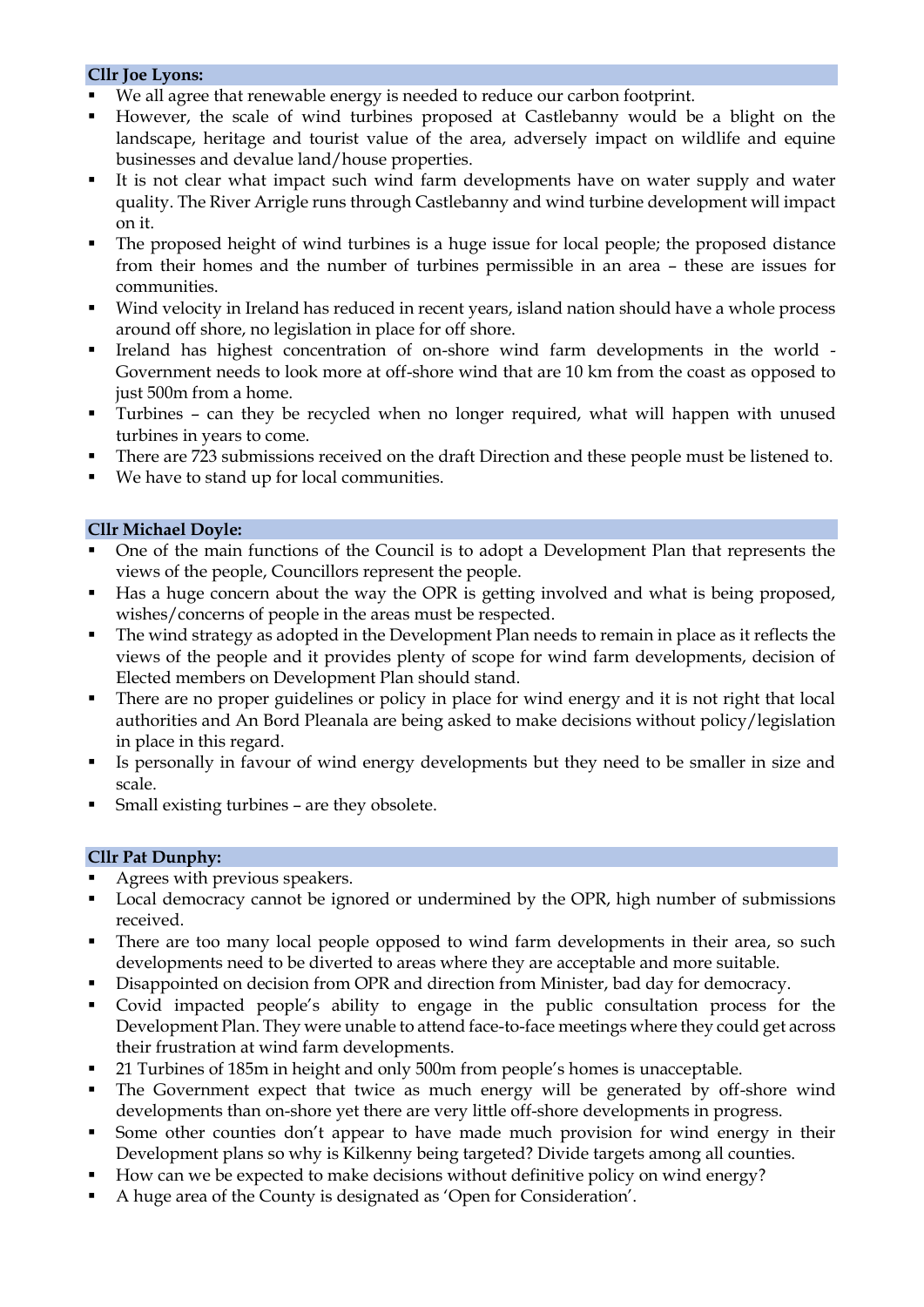- The unique heritage and tourism value of Knockroe Passage Tomb/Tullahought will be adversely impacted if wind turbines are allowed in areas such as Owning Hill and Mullinbeg.
- Totally supportive of what was adopted in the Development Plan and hopes Minister will listen to local democracy.
- Whole country needs renewable energy not only some areas.

## **Cllr Eamon Aylward:**

- Agrees with previous speakers.
- Public have been involved in an extensive consultation process and they have made their submissions, made their views known.
- We are democratically Elected by the people, we represent them and we need to listen to them.
- OPR stepping beyond his role- where is democracy?
- 100% agree with the adopted Development Plan and not for changing.
- Good Development Plan progressive Plan accepted by all.

### **Cllr Maria Dollard:**

- Supports the development of wind energy wind is our new oil. The world is changing and our energy sources need to change as well.
- The target of 100% of our electricity needs to be met from renewable energy is over ambitious. Target of 80% set by Government is challenging enough.
- We have failed to bring the people with us on renewable energy and there is a disproportionate emphasis on wind energy relative to all of the other forms of renewable energy.
- Size and scale Industrial scale wind farm developments only create fear, concern and anger among local communities.
- **•** Deeply concerned that the local objection to industrial scale wind energy developments will become objection to all forms of renewable energy, perception among the public that windfarms are the only source.
- We need a renewable energy strategy that works for everyone, that brings the people with us and that everyone can benefit from.
- Other renewable energy strategy must have combination of different renewable energy sources.

### **Cllr Eugene McGuinness:**

- Annoyed that it has come to this.
- Kilkenny County Council have been handed a poisoned chalice. Oireachtas Members have failed to do their job and we should hand the chalice back to them. OPR should be interested in implementing Government Policy. Oireachtas not making Guidelines.
- Windfarm Companies offering inducements to solve green energy requirements.
- Large wind turbines 185 metres are a complete and utter blight on the landscape, impact on communities.
- Turbine syndrome is now leading to legal cases in France and elsewhere in Europe. What will happen if similar legal cases are brought in Kilkenny if these largescale wind developments are allowed go ahead.

### **Cllr Matt Doran:**

- Agrees with previous speakers.
- Wants in particular to express his concern about the Lingaun Valley one of the most beautiful areas in the County. It needs to be protected.

### **Cllr. Joe Malone:**

- Supports all previous speakers.
- Development Plan is owned by Kilkenny not OPR.
- Have to listen to the people and the communities.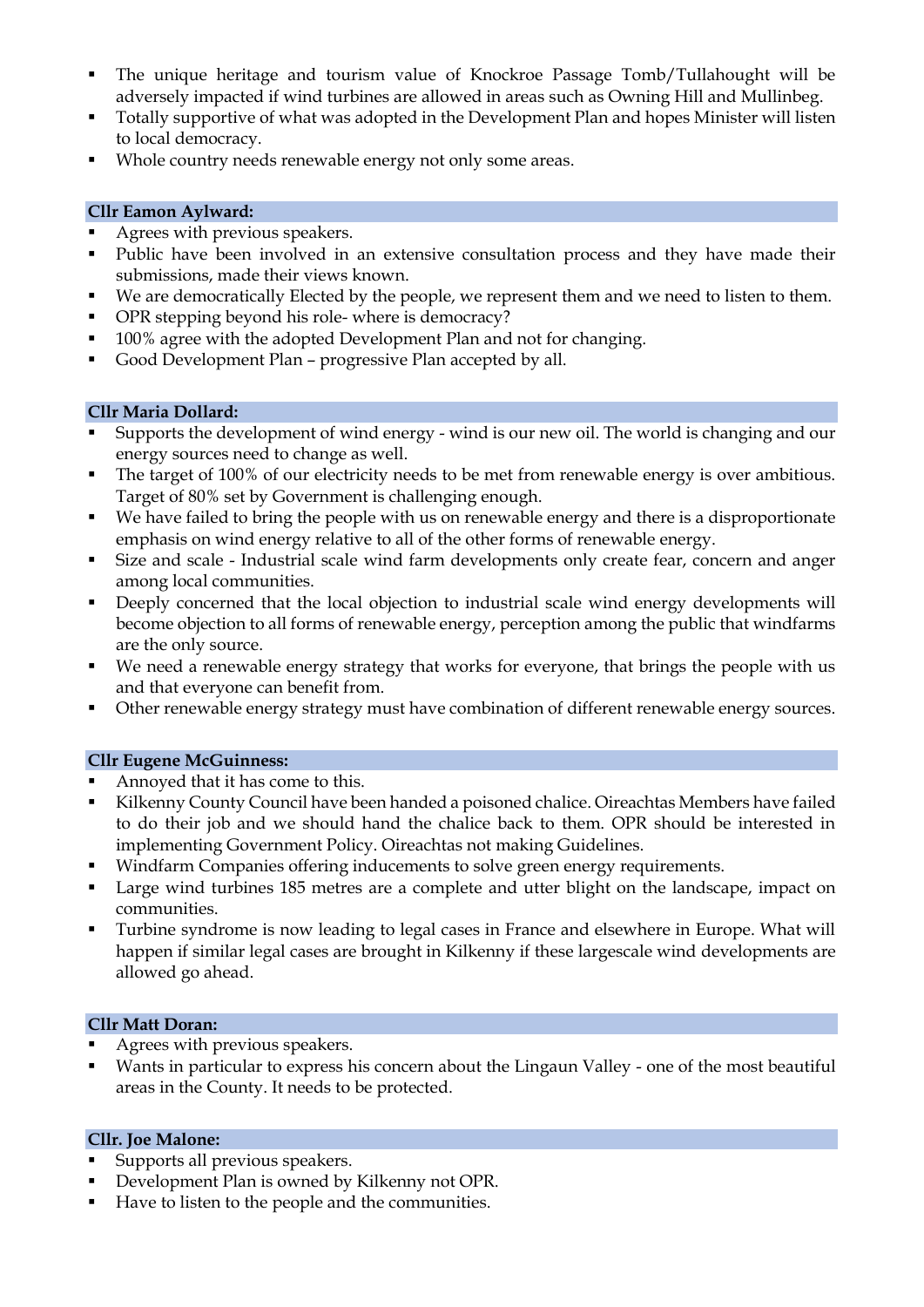## **Cllr Deirdre Cullen:**

- Supports all previous speakers.
- We are not doing our job as Elected Members if we do not listen to those people directly impacted by wind energy developments. They have real concerns.
- The renewable energy targets of 80% should be achieved by other renewable energy sources rather than being front-loaded by wind energy.
- There should not be any wind turbines allowed near Knockroe Passage Tomb. Negative impact on this scenic area. They wouldn't be allowed near Newgrange.
- OPR must take note of local knowledge.
- Fully supports the adopted Development Plan not for changing.

### **Cllr Mary Hilda Cavanagh:**

- Wants to fully endorse comments by previous speakers.
- We didn't make decision in adopting the County Development Plan lightly we consulted widely and we listened to the people and reflected the will of the people.
- It is unfair to local democracy if OPR is allowed to overturn what has been agreed by the Elected Members.
- Need to protect our national beauty.
- Don't want commercial wind turbines on the highest hills in Kilkenny.
- We should co-operate with neighbouring Counties where there are large-scale wind farms visible from County Kilkenny such as in Templetuohy and Lisdowney. These should be considered to contribute to Kilkenny's renewable energy targets of 80%.
- Just because technology is available to build larger turbines doesn't mean that it should be followed. Smaller turbines are less obtrusive and more acceptable to local people. Large turbines should be out at sea.

### **Cllr Michael Delaney:**

- Concurs with colleagues who have spoken.
- Tullaroan is surrounded by wind farm developments.
- We have to go green but we should only consider wind turbines where they are suitable and where there are no issues or concerns. Must not impact on our heritage areas.

#### **Cllr Denis Hynes:**

- It is only when you see first-hand a large-scale wind turbine and speak to the people that live near them that you can understand the negative impact they have on wildlife, quality of life and the value of people's homes.
- Concerns from public is reflected in the huge number of submissions.
- Need to consider off shore.
- Not going to cede to pressure from the OPR. Pressure needs to be applied at national level and look at other sources of energy.

### **Cllr John Brennan:**

- Agrees with previous speakers.
- There will have to be alternative sources of energy in future but we have to listen to the people and respect their views.
- Need to preserve/maintain local communities and their scenic areas.
- We need to work with the people in local communities that are concerned about the height of turbines - they are too tall.
- More leadership needs to come at national level on decisions local Councillors are being left out to dry.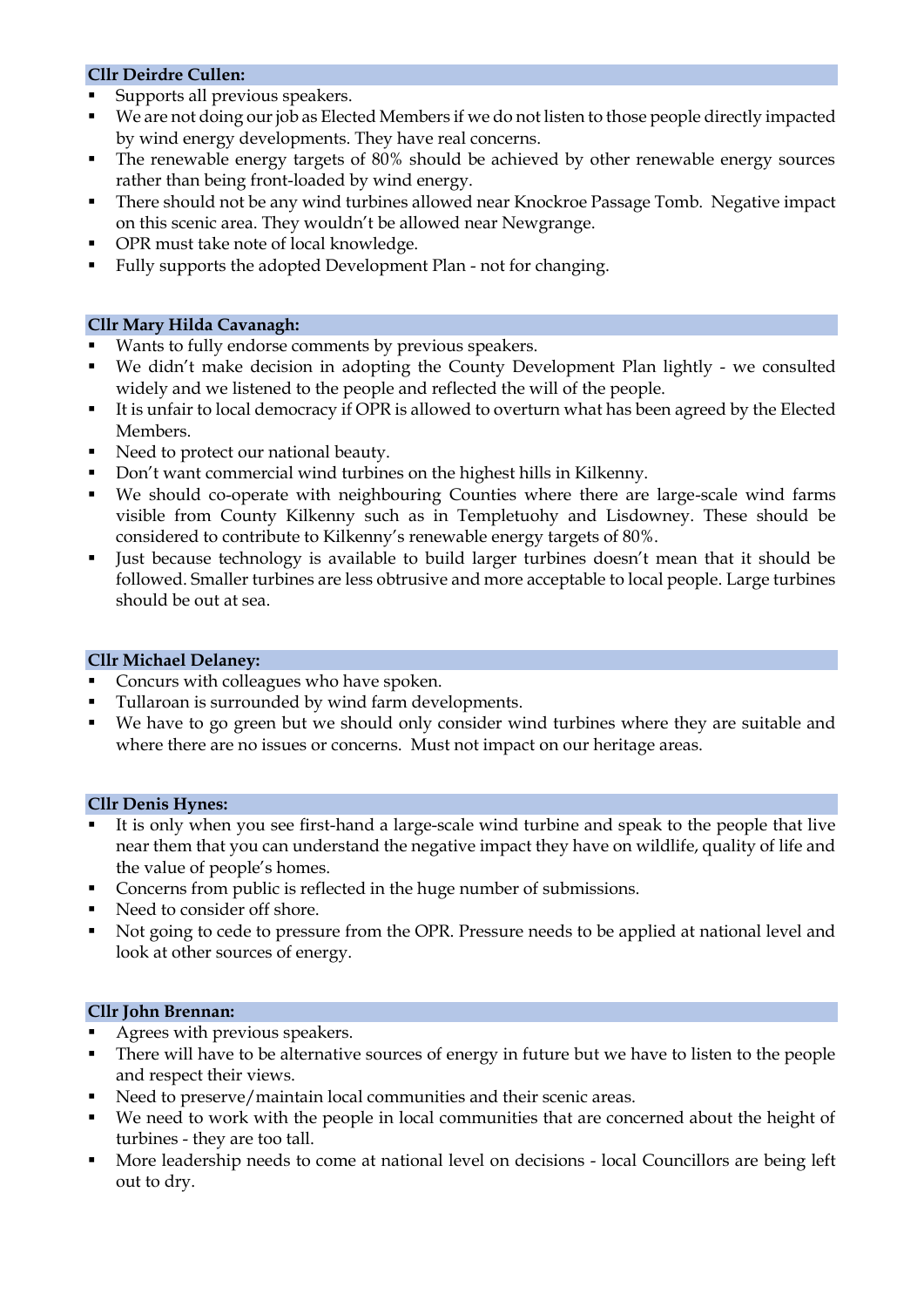### **Cllr Pat Fitzpatrick:**

- Councillors need to stand together with our local communities on this issue.
- Wind farms cannot be forced on local communities. They have a negative impact on equine businesses. Concerns of communities must be listened to.
- Wind is not a reliable source of energy as wind velocity reduces during the summer months.
- We should talk to other Counties who are more in favour of wind and off set our obligations.
- **•** There is no clear Government policy or guidelines on wind energy. There is also no clarity on off-shore wind.
- Oireachtas Members and Department Officials should be dealing with policies.

#### **Cllr Tomas Breathnach:**

- The Development Plan is the vision and roadmap for the Council over the next 6 years. The Council has put a lot of time into the whole process of adopting a Plan for the County.
- It contains the criteria, guidance and rule book by which we will judge the success or otherwise of our activity.
- It involved a lengthy process of engagement of almost 3 years. During that time the national targets on electricity generation from renewable energy appear to have changed from 70% at the start of the Plan to 80% in revised Climate Action Targets announced last September.
- The Council needs to be able to consider this revised target (additional 10%) rather than have it imposed on us.
- 100% is a laudable target, but we need to work over time to achieve this, technology is changing and there are different sources of renewable energy.
- Renewable energy is vital for our County to 2030 and 2050.
- The Ministerial Direction is not of our making. It came to us at the last minute on 15<sup>th</sup> October and the public consultation process was rushed into a very short period of time - after almost 3 years of drafting the Development Plan. That is a very disappointing outcome.
- Acknowledges everyone that got involved in the process.

#### **Cllr Ger Frisby:**

- Wants to thank the public for their time and effort in responding to this issue.
- **•** They are the loudest voices that have spoken and they need to be heard and taken on board by the Elected Members.
- Areas of the County where natural beauty and heritage have been preserved for hundreds and thousands of years cannot now be impacted.
- There are other ways of meeting our renewable energy targets without imposing wind turbine monstrosities on local people.
- Local democracy is being eroded by this Direction.

#### **Cllr Fidelis Doherty:**

- Hydropower should be harnessed to help generate renewable energy. We have a lot of rivers throughout the County.
- 100% target should be reduced to 80%.
- Additional 10% from 70% to 80% members should be given time to consider.
- Need to protect Knockroe, Lingaun Valley and scenic views across Kilkenny and Tipperary.

Mr. Denis Malone responded to the queries raised by Members. He advised that in relation to the height of the turbines that technology has moved on. The power output is determined by the height of the turbines. A bigger diameter will generate more power.

In relation to the 100% target for renewable energy the Council adopted 100% in the Draft Development Plan. The Council were being ambitious in supporting National targets.